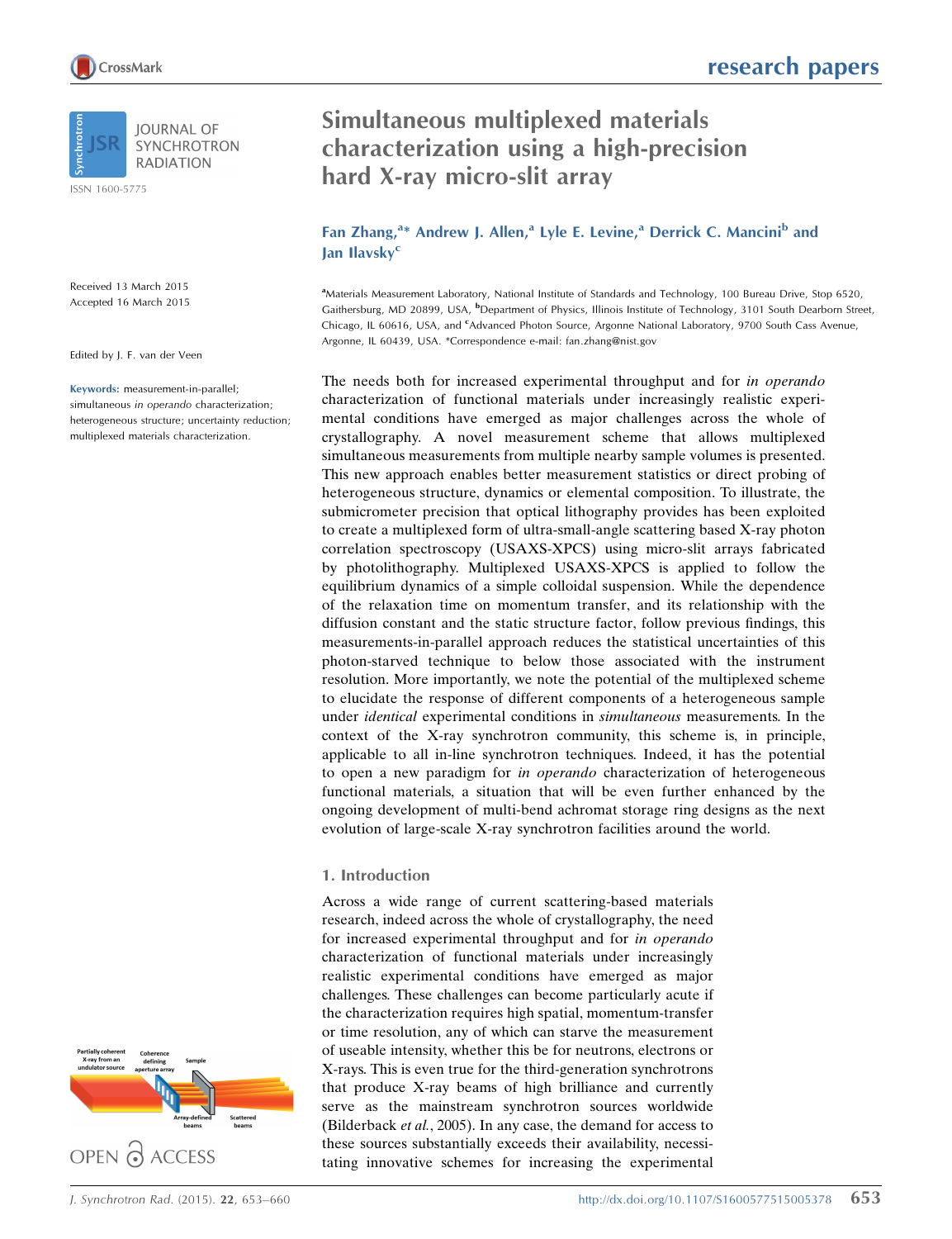throughput. We propose using microfabricated pinhole or slit arrays with submicrometer fabrication precision for producing multiple small X-ray probes, with individual pixels in a suitable area detector serving as independent detectors. This multiplexing approach can allow multiple experiments to be performed in parallel, with the additional advantage of simultaneously probing numerous nearby regions of a single heterogeneous sample. Such measurements can provide an effective imaging capability for heterogeneous samples that incorporate spatial gradients in either structure or local dynamics. We acknowledge that this approach relies on an 'inline' arrangement of the sample, optical beamline components and the detector. Therefore, not all measurement techniques would benefit. In this article, we use an implementation of this multiplexing approach for ultra-small-angle X-ray scattering (USAXS) based X-ray photon correlation spectroscopy (XPCS) measurements as an example to illustrate the application and potential of such an arrangement.

The technique of XPCS, which probes the dynamic properties of matter by analyzing the temporal correlations of the intensity fluctuations of scattered coherent photons, is essentially an extension of dynamic light scattering to the X-ray regime (Sutton et al., 1991; Brauer et al., 1995; Dierker et al., 1995). Over the past two decades, XPCS has not only led to significant progress in our understanding of a wide variety of important dynamic phenomena but has also shown great potential for impacting many areas of statistical physics. Prominent examples include studies of concentrated colloidal suspensions (Lurio et al., 2000; Orsi et al., 2012; Zhang et al., 2013), glassy dynamics (Robert et al., 2006; Guo et al., 2009), atomic diffusion (Leitner et al., 2009; Ruta et al., 2012) and dynamical heterogeneities in soft matter (Trappe et al., 2007; Guo et al., 2011). Despite these successes, XPCS is severely constrained by the lack of coherent flux from a third-generation synchrotron source. To make use of the coherent portion of the X-ray beam, a common practice is to utilize a small pinhole with dimensions similar to the transverse coherence lengths of the X-ray undulator beam. This small pinhole serves as a secondary coherence source. However, this approach is very inefficient since the pinhole blocks nearly the entire incident beam, placing a strict limitation on the maximum coherent flux. Clearly, the use of multiple such apertures can do much to improve the efficient use of X-rays. Additionally, X-ray scattering cross sections are generally much smaller than those for light scattering. As a result, one general yet critical aspect of an XPCS experiment is the coherent signalto-noise ratio (SNR); this tends to define the minimum counting time required to determine the temporal correlations of interest. This issue is linked to another major challenge faced by XPCS, which is that beam damage often needs to be minimized for low-Z (soft matter) materials, whose intrinsic dynamic time scales would otherwise make them ideal systems to be investigated by XPCS.

To overcome these challenges, many efforts have been devoted to optimizing XPCS measurements using thirdgeneration synchrotron sources. These efforts include careful considerations that aim to increase SNR, such as making use

of the beam at X-ray energies with the highest X-ray brilliance, developing beamline optics that preserve both beam brilliance and coherence, and choosing detectors that are efficient in detecting X rays and are able to resolve speckles on a time scale commensurate with the sample dynamics (Roseker et al., 2011; Westermeier et al., 2013). Recently, a new scheme, referred to as X-ray speckle visibility spectroscopy, has been introduced. This method, by linking X-ray contrast to relaxation time, shows promise for improving the accessible dynamic timescale to include the millisecond regime (DeCaro et al., 2013). It is also worth noting that, for XPCS measurements, common methods undertaken to reduce beam damage, such as using flow cells or moving samples, do not apply due to the sample motion interfering with the measured dynamics.

Here, we show how a multiplexing scheme can benefit USAXS-XPCS, an inline XPCS technique, by simultaneously improving the measurement statistics and reducing radiation exposure of the sample. Using XPCS measurements of the equilibrium dynamics of a colloidal suspension as an example, we prove that, not only does such an array allow some of the challenges faced by XPCS measurements to be overcome, but also that the multiplexed measurement configuration offers the additional potential to map out or image any spatial variations in the temporal correlations that exist within a sample at any one time.

This paper is arranged as follows. We first describe the design and fabrication of the slit arrays. We then introduce the sample system used in this pilot study. A brief discussion of the USAXS-XPCS technique and modifications in its implementation to enable the multiplexed XPCS measurements is provided, followed by the experimental results that illustrate the potential of this approach. We conclude by offering our thoughts concerning the prospect of multiplexed measurements using slit arrays for both XPCS and other scattering, diffraction or spectroscopic techniques, particularly those based at X-ray synchrotron facilities.

## 2. Fabrication of slits

Au slits suitable for use with hard X-rays were fabricated on  $1 \text{ cm } \times 1 \text{ cm }$  windows of  $1 \mu$ m-thick low-stress  $Si<sub>3</sub>N<sub>4</sub>$  held in a 500  $\mu$ m-thick silicon frame. The windows were produced by optical lithography and etching of silicon wafers previously coated with  $Si<sub>3</sub>N<sub>4</sub>$  using 30% KOH at 353 K (Seidel *et al.*, 1990). Very thin films (less than 20 nm each) of Cr followed by Au were evaporated onto the  $Si<sub>3</sub>N<sub>4</sub>$  windows to provide a plating base with good adhesion. A 30  $\mu$ m- to 40  $\mu$ m-thick film of SU-8 negative photoresist was spin-coated onto the metalcoated  $Si<sub>3</sub>N<sub>4</sub>$  windows and exposed through a mask of the slit pattern using a Karl Suss MA-6 UV optical mask aligner.<sup>1</sup>

<sup>1</sup> Certain trade names and company products are mentioned in the text or identified in illustrations in order to specify adequately the experimental procedure and equipment used. In no case does such identification imply recommendation or endorsement by National Institute of Standards and Technology, nor does it imply that the products are necessarily the best available for the purpose.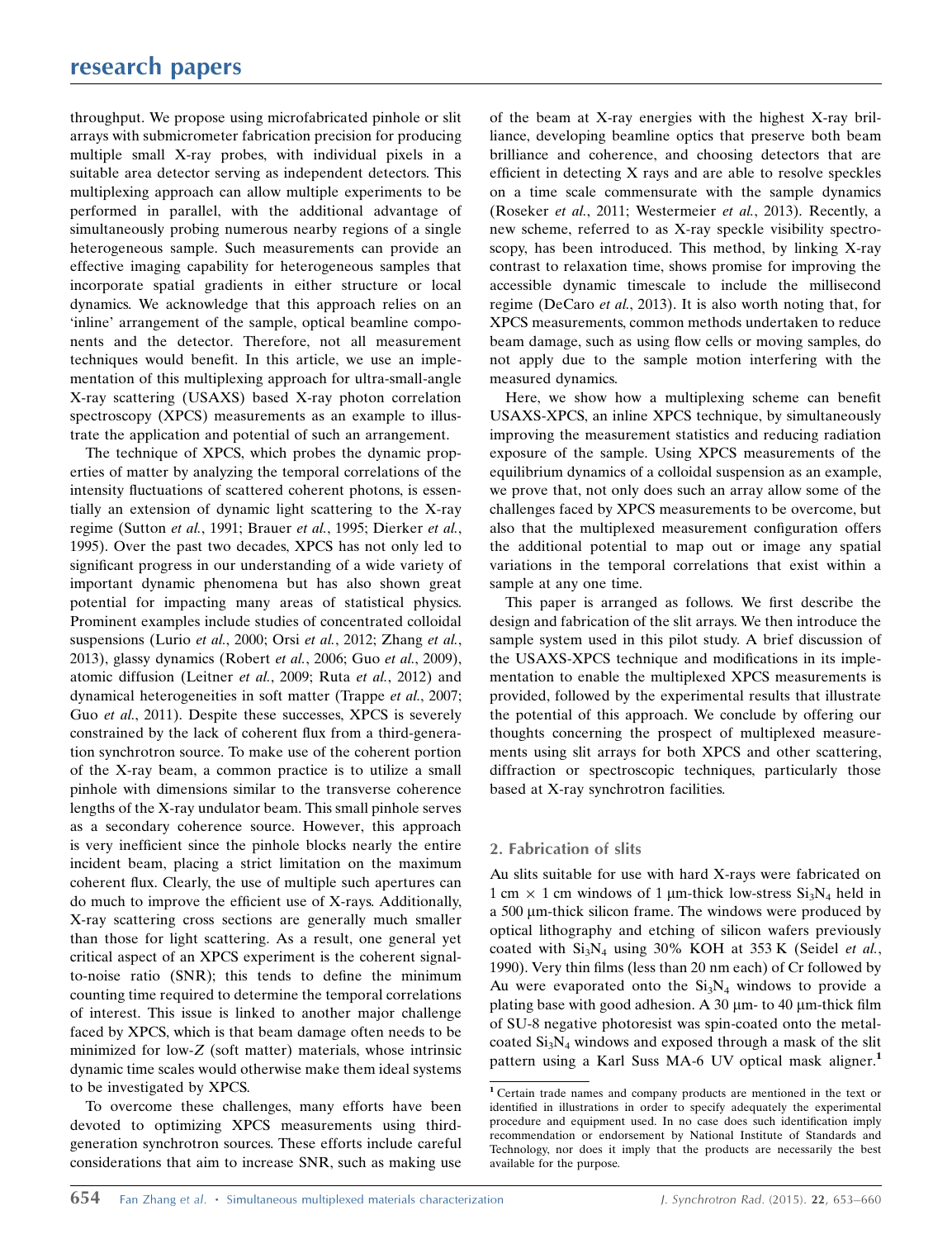After development, the patterned epoxy-based negative photoresist (EPON SU-8<sup> $($ a</sup>) structures were used as a mold for Au electroforming. More than  $25 \mu m$  of Au was plated onto the  $Si<sub>3</sub>N<sub>4</sub>$  windows into the patterned SU-8 using electroplating solutions (Divan et al., 2004). Au electroplating was performed in two stages using Techni-gold 25E (Technic Inc., Cranston, RI, USA) and Neutronex 309 (Enthone-OMI Inc., West Haven, CT, USA) baths, which operate at neutral and mildly acidic pH, respectively. The plating was carried out at a current density of  $1 \text{ mA cm}^{-2}$  with moderate agitation and continuous filtration of the solution. The first electroplating stage with the Techni-gold 25E solution produced a smallgrain gold film for better adhesion to the substrate, but, as a result, this thin layer of gold  $(\sim 2 \,\mu m)$  was also under high tensile stress. We continued the plating in a second stage with the Neutronex 309 bath to obtain the final thickness of  $25 \mu m$ to 30 μm. After electroplating, the SU-8 was stripped, leaving clear slit holes in the gold down to the  $Si<sub>3</sub>N<sub>4</sub>$  windows. Electron micrographs (Fig. 1) of one such slit array show that the resulting slits are well formed with submicrometer precision, but with the minimal rounding of the corners typical of optical proximity lithography. The side-walls are straight, parallel and smooth with only nanoscale roughness. We note that it is critical to produce well formed slits due to the requirements to preserve X-ray coherence and minimize parasitic X-ray scattering. Fig. 1 also shows that some residual traces of resist appear to have remained on the bottom of the holes. This, however, is not expected to affect performance significantly, for reasons discussed later.

Through prior systematic variation of the aperture size, we established that a secondary coherent source size of  $15 \mu m$ (horizontal)  $\times$  50  $\mu$ m (vertical) provides the optimal signal-tonoise for XPCS measurements with the undulator A source at Sector 15 of the Advanced Photon Source (APS), Argonne National Laboratory. Consequently, we designed the slits specifically with this optimum slit size in mind. The slit spacing



#### Figure 1

SEM image of slit arrays. For the multiplexed USAXS-XPCS measurements here, the multi-slit array comprised four of the five narrower  $(15 \mu m)$  wide) bottom slits shown, with the USAXS entrance slit vertical aperture set to  $50 \mu m$  to define the slit height.

was chosen to ensure an avoidance of any cross-talk between the individual collimated incident beams defined by the slits. It was also important for the slits to match the size and periodicity of the sensors in a pixel array detector system so as to avoid any cross-talk between neighboring sensors in the detector array. For these experiments, the array included three rows of five slits. In each row, the slit spacing was 344  $\mu$ m, the slit length was 500  $\mu$ m, and the slit widths were 30  $\mu$ m, 50  $\mu$ m and 15  $\mu$ m, respectively, in the three rows. Four of the 15  $\mu$ mwide slits were used for the results reported here with the USAXS entrance slit vertical aperture set to  $50 \mu m$  to define the slit height.

## 3. Material system

Spherical monodisperse silica powders were acquired from Bangs Lab, Fishers, IN, USA (catalog code: SS04N, lot #: 10750). The manufacturer-specified mean diameter of these microspheres was  $1.01 \mu m$ , with a narrow size distribution having an associated standard deviation in diameter of less than  $0.1 \mu$ m. A narrow size distribution of these microspheres is useful in understanding and interpreting the observed dynamics because the dynamic time scale of colloids strongly depends on the particle size. The density of the silica spheres is  $2.0 \text{ g cm}^{-3}$ . The refractive index at a visible-light wavelength of 589 nm is between 1.43 and 1.46, which accounts for the milky appearance of the suspensions once prepared.

The stock silica powders were slightly aggregated. We used a mortar and pestle to gently break up the aggregates. The powders were then weighed and mixed with a mixed  $H_2O$  and glycerol solvent, using deionized water and reagent-grade glycerol (ACS reagent, with 99.5% mass purity; Sigma-Aldrich, MO, USA), with an  $H_2O:glycerol$  volume ratio of 1:3. The density of the solvent was  $1.195 \text{ g cm}^{-3}$ . For the data presented in this article, the silica suspension had a silica volume concentration of 10%. To disperse the silica suspension, we repeated sonication and vortex mixing over a 48 h period. Previous results show that this preparation procedure produces a uniform dispersion of silica spheres with no detectable aggregation. We found that these silica suspensions remained well dispersed throughout the duration of the XPCS measurements.

## 4. Experiments

We conducted the XPCS experiment using the USAXS instrument (Ilavsky et al., 2009, 2013) at sector 15-ID of the APS. This mode of XPCS, referred to as USAXS-XPCS, takes advantage of Bonse–Hart crystal optics, and is capable of accessing a small q regime [where  $q = (4\pi/\lambda)\sin\theta$ ,  $\lambda$  is the X-ray wavelength and  $\theta$  is half of the scattering angle] that is inaccessible to conventional pinhole-camera-based XPCS instruments (Zhang et al., 2011). USAXS-XPCS can be operated in two modes, a point-detection mode and a scan mode (Zhang et al., 2011; Zhang, Allen, Levine, Ilavsky et al., 2012). Similar to conventional XPCS, USAXS-XPCS in its point-detection mode has proven useful in studying equili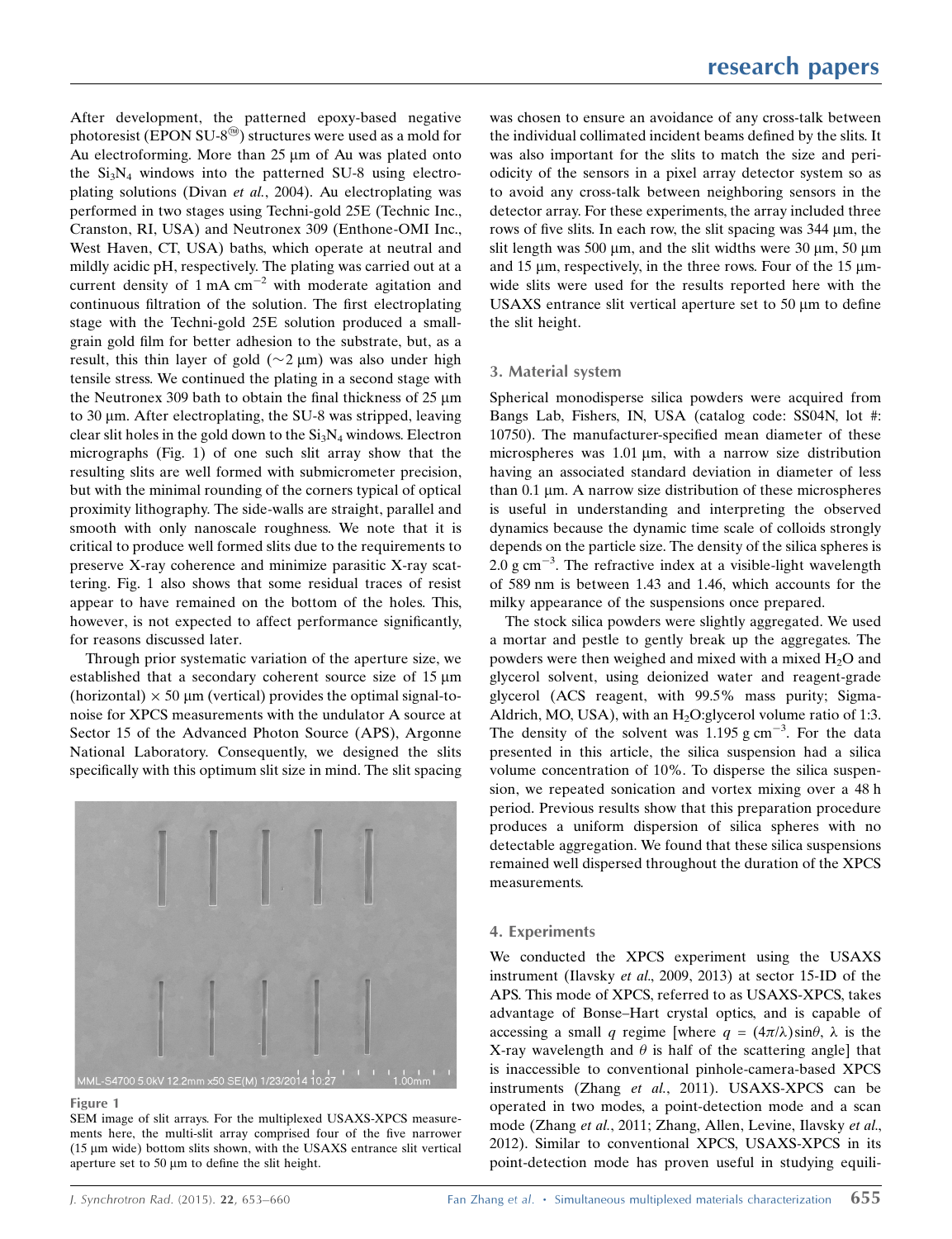brium dynamics and revealing the q-dependence of the relaxation time scales (Zhang et al., 2013). USAXS-XPCS in the scan mode can serve as a structural probe to study the time scales associated with non-equilibrium dynamics in materials under various conditions pertinent to material performance (Zhang, Allen, Levine, Espinal et al., 2012; Zhang et al., 2014). For the current multiplexing test study, we elected to examine a simple colloidal suspension using USAXS-XPCS in its pointdetection mode. To incorporate the slit array, we modified the standard configuration for XPCS measurements, which was described previously (Zhang et al., 2011). In particular, we positioned the slit array vertically in place of the coherence defining slits. The width of each multiplexed X-ray beam was set by the 15 µm width of the individual slits in the array. The vertical dimensions were adjusted using a set of highly polished horizontal JJ slits (JJ X-ray A/S, Lyngby, Denmark; model: IB-C22-HV vacuum X-ray slits) that comprise the standard incident beam slits for the USAXS instrument. For this experiment, we set the vertical slit size at approximately  $50 \mu m$ , reflecting the anisotropic coherence of the incident X-ray beam from the undulator. Here, we used the bottomedge of the JJ slits to block the residual traces of resist at the bottom end of the slit holes so that these traces did not affect the performance of the slits in the slit array. Additionally, it is known that the Bonse–Hart crystal optics are effective in removing parasitic scattering introduced by slits and other beamline optical elements positioned before the crystals (Xiao et al., 2006). This property of the double-crystal optics, that is intrinsic to the USAXS configuration, further suppresses any scattering due to the imperfections of the slits. The instrument, as well as the implementation of the slit array as a set of secondary coherent sources, is illustrated in Fig. 2.

To take full advantage of the multiple coherent sources provided by the slit array, we also switched from a point detector (photodiode detector or scintillating detector) to a



#### Figure 2

Instrumental configuration for slit-array-based multiplexed USAXS-XPCS measurements. (a) Schematic of the slit array serving as a set of secondary coherent sources. Each selects a different portion of the incident beam and consequently registers separate coherent scattering events. (b) Overall schematic of the multiplexed USAXS-XPCS instrument configuration.

Dectris Pilatus detection system (Model: 100K-S, Dectris, Baden, Switzerland) (Eikenberry et al., 2003) with 20 bit dynamic range and a pixel size of  $172 \mu m \times 172 \mu m$ . We aligned the relative positions of the slit array and the Pilatus detector so that at  $q = 0$  the direct beams, after being transmitted through the slit array and the sample, were positioned on four separate pixels near the center of the Pilatus detector.

The colloidal-suspension sample was loaded into a standard liquid cell with a sample thickness of  $\sim$ 1 mm. The XPCS measurements were conducted at room temperature and the X-ray energy was 10.5 keV ( $\lambda = 1.184$  Å). Due to the equilibrium nature of the dynamics, we measured the intensity fluctuations at q values of 0.00015  $\AA^{-1}$ , 0.0002  $\AA^{-1}$ ,  $0.0003 \textrm{ \AA}^{-1}$ ,  $0.0004 \textrm{ \AA}^{-1}$ ,  $0.0005 \textrm{ \AA}^{-1}$ ,  $0.0006 \textrm{ \AA}^{-1}$ ,  $0.0007 \textrm{ \AA}^{-1}$ , 0.0008  $\AA^{-1}$ , 0.0009  $\AA^{-1}$  and 0.001  $\AA^{-1}$ . For each q, we acquired a total of 2000 frames with a frame rate of 20 Hz, i.e. the measurement time resolution was 50 ms, and the measurement time at each q was  $\sim$  100 s.

#### 5. Results and discussion

We have developed a set of MATLAB-based programs to extract the individual pixel data from the Pilatus detector and analyze the observed time-dependent intensity fluctuations. The readout data, in principle, are simply two-dimensional intensity arrays. An example of such an array, acquired at 50 s after the start of the measurement with  $q = 0.0002 \text{ Å}^{-1}$ , is shown in the top panel of Fig. 3. In this case, the scattering intensities were mostly captured in the four highlighted pixels. We note that this was not always the case because, for this pilot study, we fixed the Pilatus detector on a detector stand. The slight change in the scattering angle, due to change in  $q$ , shifts the centroids of the coherent scattering intensity along the vertical direction. As a result, at some values of q, the centroids were captured by two vertically adjacent pixels. This

> spillover is illustrated by the faint signal directly below the pixels with highest intensity readouts. For the purpose of consistency, in our analyses, we integrated the coherent scattering intensities along a one-pixel-wide vertical stripe and assigned the integrated values as final scattering intensities. We also point out that, with modification to the instrumental controls, it is possible to synchronize the vertical position of the detector with the value of  $q$  so that the centroids are captured in single fixed pixels. This top panel also clearly shows that the horizontal spillover is minimal; we found that it was consistently less than 5% of the vertically integrated intensities, and therefore was neglected in our analyses.

We extracted the vertically integrated intensities for all of the acquired images, and examined the time-dependent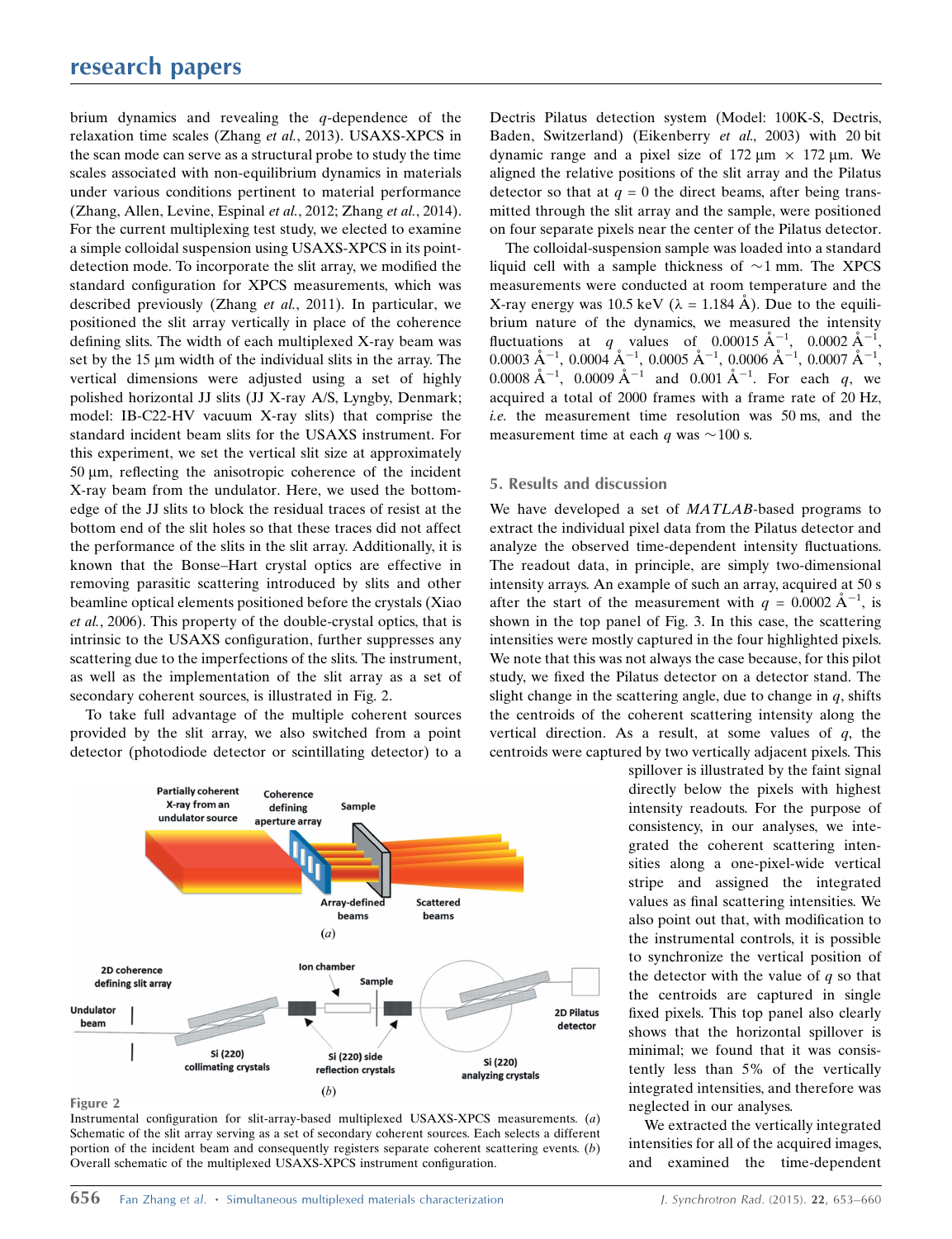

Figure 3

Scattering intensities as a function of time for 10% vol. silica spheres suspended in a 1:3 water: glycerol mixture at  $q = 0.0002 \text{ Å}^{-1}$ . Four sets of data correspond to scattering intensities acquired by four highlighted strips shown in the top panel, which were simultaneously acquired on the Pilatus detector at 50 s after the start of the measurement. The scattering intensities are displayed with offsets for viewing purposes. The timedependent scattering data contain both the temporal fluctuations of interest and statistical noise due to uncertainties in the individual data intensity measurements. Provided the latter do not give rise to temporal correlations on the same time scale as those of interest, the correlations of interest can be separated using algorithms that incorporate the equations in the text.

intensity fluctuations corresponding to each slit in the slit array. An example of the intensity fluctuations for multiple slits on the slit array is shown in Fig. 3. Here,  $q = 0.0002 \text{ Å}^{-1}$ and the intensities are offset for clarity. Dynamical intensity fluctuations are clearly visible in these data. Fig. 3 also suggests that the temporal behavior of these fluctuations was approximately constant, which is a characteristic of equilibrium dynamics. The four curves are not correlated with each other, which demonstrates that the four measurements were independent. Additionally, the magnitudes of the intensity ranges of these four curves were slightly different, which can be attributed to the different finish of the slits during fabrication and hence different coherent contrast. The absolute intensities in the four pixels were also different from each other, depending on how well each pixel was illuminated by the X-ray beam, but this was not correlated with the temporal fluctuations.

A proper analysis of XPCS intensity fluctuations originating from an equilibrium dynamic process requires calculation of the intensity autocorrelation function, which subsequently yields the characteristic relaxation times of the underlying process. Specifically, the intensity autocorrelation function,  $g_2(t)$ , is defined by (Grübel & Zontone, 2004; Dierker et al., 1995)

$$
g_2(t) = \frac{\langle I(t+t')I(t')\rangle_E}{\langle I(t')\rangle_E^2},\tag{1}
$$

where  $I(t)$  is the integrated scattering intensity in an interval around a time  $t$ , and the angular brackets in  $(1)$  denote an ensemble average. This autocorrelation function is related to the intermediate scattering function of the sample, following

$$
g_2(t) = 1 + \beta |f(q, t)|^2,
$$
 (2)

where  $f(q, t) = S(q, t)/S(q)$  is the normalized intermediate scattering function. Here,  $S(q) = S(q, 0)$  denotes the static structure factor and  $S(q, t)$  is the dynamic structure factor at time  $t$ .  $\beta$  is the optical contrast which, under ideal experimental conditions (e.g. fully coherent radiation and no readout noise), would be equal to one. In XPCS experiments,  $\beta$  takes a smaller value due to incoherent averaging introduced by the partially coherent X-ray beam, the geometrical configuration of the beamline, and readout noise. In our analysis,  $I(t)$  was the vertically integrated intensity, which was not normalized by the incident flux. We have previously shown that this normalization does not affect the measured dynamics (Zhang et al., 2011).

The relaxation time represented by the calculated intensity autocorrelation function was further analyzed by modeling the autocorrelation function with a stretched exponential form [also known as the Kohlrausch–Williams–Watts (KWW) function (Caronna et al., 2008; Madsen et al., 2010; Zhang et al., 2013)]. It is defined as

$$
g_2(t) = \beta \exp[-2(t/\tau)^{\gamma}] + 1.
$$
 (3)

Here,  $\tau$  is the characteristic relaxation time and  $\gamma$  is an exponent (the Kohlrausch exponent) which characterizes the shape of the autocorrelation function. The characteristic relaxation time  $\tau$  is also the inverse of the relaxation rate,  $\Gamma$ . We note that the KWW function has been successfully employed in a wide range of dynamical investigations of soft material systems, such as colloidal dispersions and gels (Pontoni et al., 2003; Duri et al., 2009; Bandyopadhyay et al., 2004; Bellour et al., 2003; Cipelletti & Ramos, 2005; Fluerasu et al., 2007), and is particularly useful for systems in which the particle diffusion does not follow simple Einstein–Stokes equations.

We analyzed the relaxation times for the silica suspension at different values of  $q$ , based on equation (3). For each  $q$ , our analyses yielded four relaxation times, one associated with each detector pixel. We further performed a simple statistical analysis of these relaxation times, and found the  $q$ -dependent statistical mean and standard deviation of the four relaxation times. This dependence is shown in Fig. 4. Here, we found that the relaxation time  $\tau$  shows a monotonic decay as q increases, which shows that faster dynamics are associated with larger scattering vector  $q$ , an expected phenomenon considering that the short-range local fluctuations (large  $q$ ) occur more rapidly than long-range fluctuations (small  $q$ ) in interacting colloidal suspensions. We note that this set of results is very similar to previous findings for a suspension of polystyrene spheres of the same size and same volume concentration in glycerol, with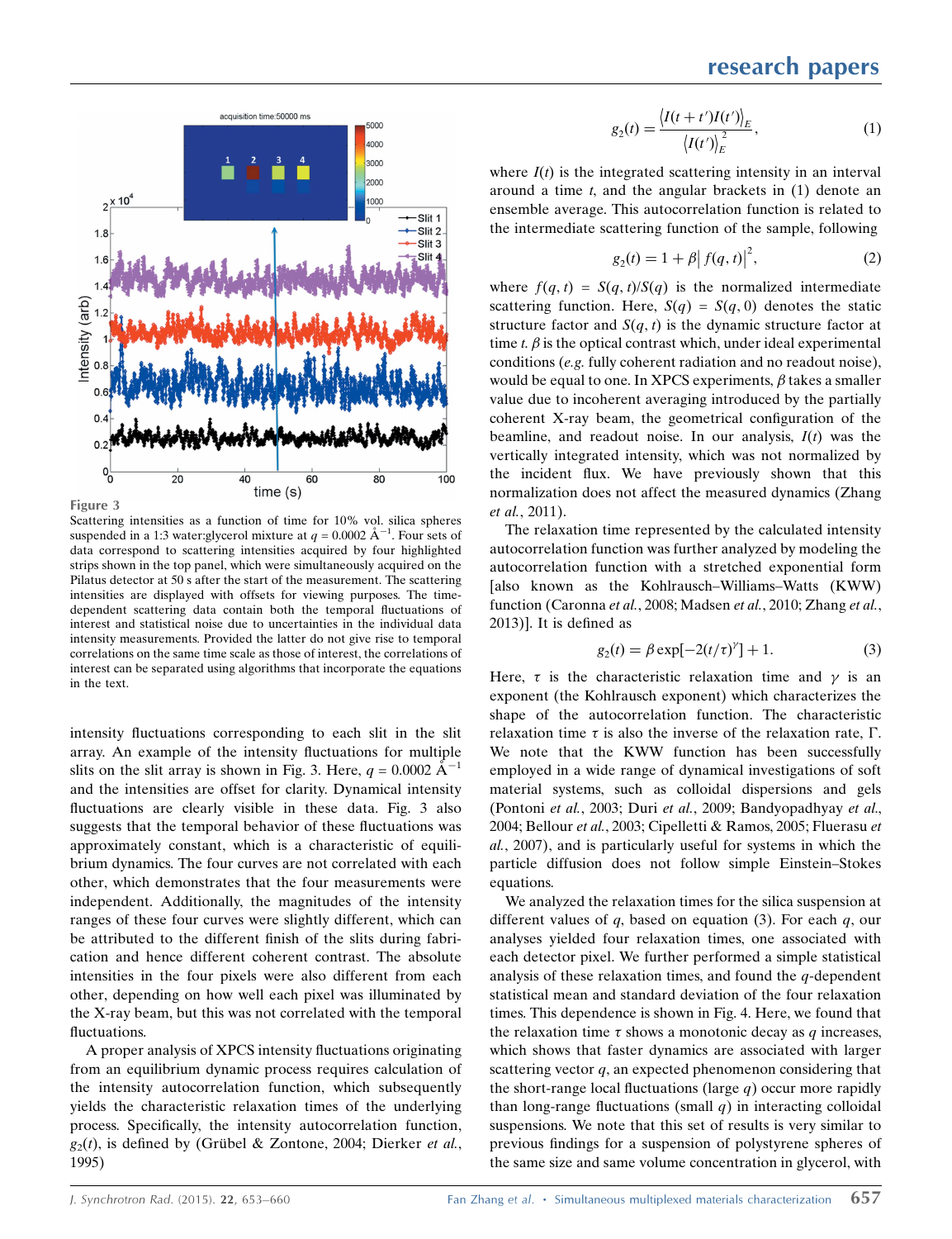

Figure 4

Relaxation time  $\tau$  as a function of q, obtained from fits of the intensity autocorrelation function using equation (3). Vertical bars represent the computed standard deviation uncertainties for the relaxation time determined at each  $q$  among the multiplexed results acquired using four individual slits.

the notable difference being that the degree of uncertainty is greatly reduced in the current study (Zhang et al., 2013). This improvement in the measurement quality is a clear benefit provided by the multiple slit arrangement.

We also inspected the inverse of the effective diffusion coefficient, which is proportional to  $\tau q^2$ . Its dependence on q is displayed in Fig. 5, where we found that the inverse of the effective diffusion coefficient exhibits a peak that mimics a static structure factor. Similar to previous findings for polystyrene microspheres in glycerol, this result suggests de Gennes narrowing at interparticle length scales (Segrè  $\&$ Pusey, 1996), and reflects the fact that strong fluctuations for values of q near the peak in  $S(q)$  take longer to decay, and therefore that the lowest free-energy configuration in the static case has a long life-time (Philipse & Vrij, 1988; Phalakornkul et al., 1996; Falus et al., 2006).



Figure 5

Dependence of the inverse of the effective diffusion coefficient on  $q$ . Green and blue vertical bars at each point represent the standard deviation uncertainties associated with a single measurement and four multiplexed measurements, respectively. The upper and lower bounds, defined by the dashed lines, show the uncertainties introduced by the finite  $q$  resolution of USAXS-XPCS.

From a metrology point of view, we calculated three different sets of standard deviation uncertainties, as shown in Fig. 5. The first set (blue bars), calculated as  $\sigma(\tau)q^2$ , where  $\sigma(\tau)$  is the standard deviation uncertainty displayed in Fig. 4, shows how the statistical uncertainty due to the multiplexing arrangement translates to  $\tau q^2$ . The second set (green bars) shows the statistical uncertainty associated with a single measurement. The dashed lines, on the other hand, were calculated following  $\Delta(\tau q^2) = \sigma(\tau)q^2 + 2\tau q \Delta q$ , with the finite q resolution  $(\Delta q)$  taken into account. It is apparent from Fig. 5 that, other than in the high  $q$  region where the quadratic term in  $\Delta(\tau q^2)$  dominates, the statistical uncertainty in the average of the four multiplexed-XPCS results is well bounded by the systematic measurement uncertainty. For most  $q$  values measured, the standard deviation of a single measurement is greater than or very close to the uncertainty associated with the finite  $q$  resolution. Thus, for the overall measurement times used here, despite only using four slits, the average multiplexed result provides the q-dependence within the uncertainties of the finite  $q$ -resolution available, whereas a single-slit measurement would not. This point illustrates how a multiplexed USAS-XPCS configuration can improve the quality of USAXS-XPCS measurements.

#### 6. Conclusions and outlook

In this paper, we have proposed a new experimental scheme that would enable multiplexed synchrotron X-ray measurements. This scheme relies upon the nanoscale precision that optical lithography provides, and takes advantage of the high flux density that a third-generation synchrotron offers. We have demonstrated the applicability of this scheme via multiplexed USAXS-XPCS measurements of a concentrated colloidal suspension. In this pilot study, each engineeredpinhole–detector-pixel pair has been used to conduct an independent point-detector temporal intensity-correlation measurement. For a sample where no spatial variation of the dynamics is expected, this would produce four independent measurements (in this case) of the mean relaxation time (for example). At the very least, this will provide a more reliable measurement of the temporal characteristics of the sample. Alternatively, if spatial variation of the temporal characteristics is present, it will be possible to map out or image aspects of the temporal variations (e.g. the mean relaxation time) with sample position. Using the colloidal suspension above as an example, the 1 $\sigma$  uncertainty in the relaxation time  $\tau$  (0.21 s) was  $\sim$  0.01 s at  $q = 0.0005 \text{ Å}^{-1}$ . Thus, if XPCS measurements at two different positions show a difference of dynamic time scale of 0.03 s or above, there is a 99.7% or more chance that the measured dynamics are spatially heterogeneous. This would have major advantages for a sample with a gradient or other non-uniform microstructure, or in the case where some spatially heterogeneous dynamic state existed across the sample. We note that these advantages would also extend to the USAXS-XPCS scanning experiments of non-equilibrium dynamics where each engineered-pinhole–detector-pixel pair would be used to conduct an independent USAXS-XPCS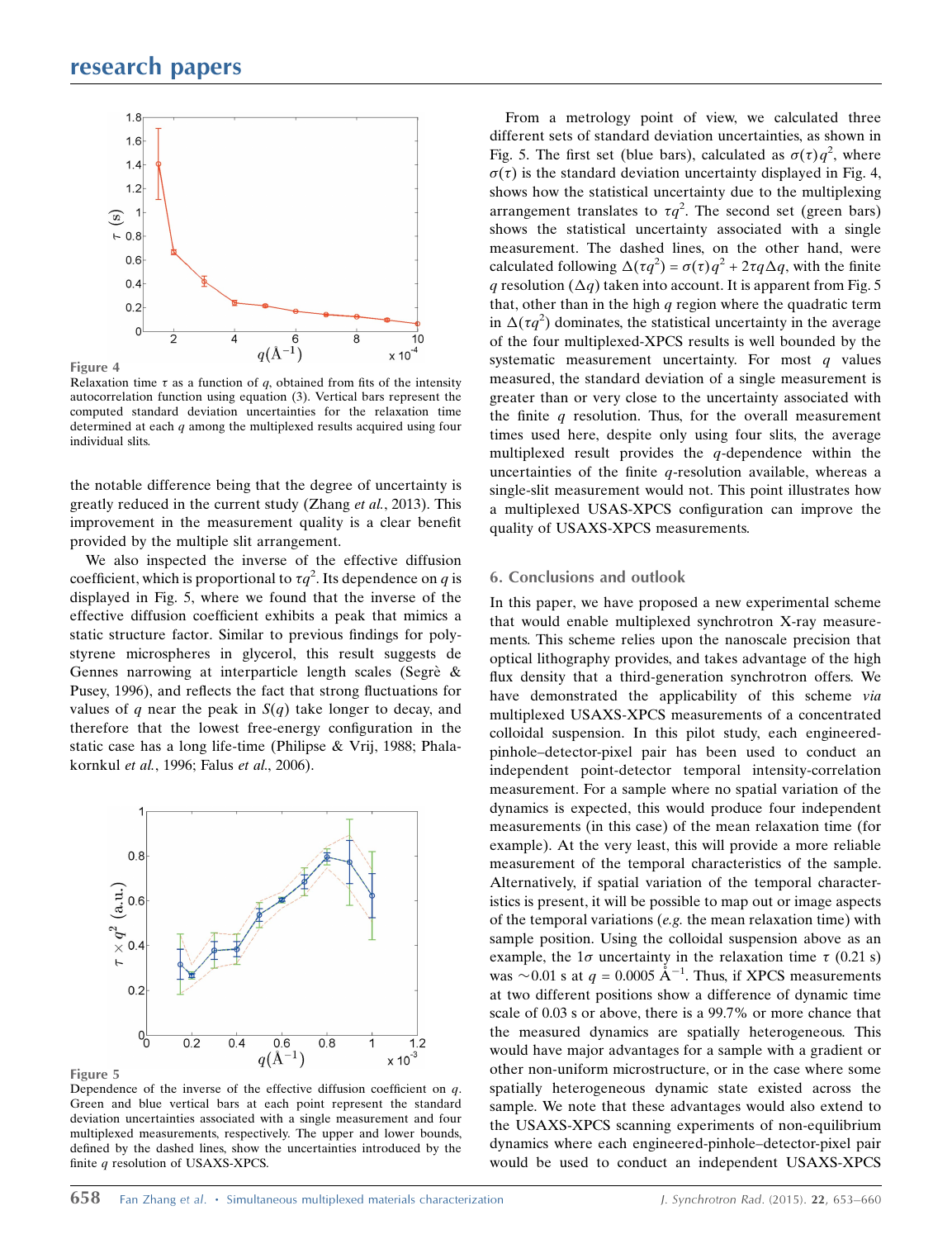scanning measurement. For the future, the global synchrotron community is embracing and developing the so-called multibend achromat (MBA) storage ring design, which promises to increase the X-ray beam brightness by two to three orders of magnitude beyond the current capability of major thirdgeneration synchrotron sources. The coherent flux will be increased by 100 to 1000 times. With these improvements in both beam brightness and coherence, microsecond time resolution becomes possible for USAXS-XPCS. This drastic improvement in both X-ray coherence and flux will also enable XPCS experiments at higher X-ray energies, where the penetration power of X-rays allows in operando characterization of complex dynamics in realistic sample environments. Making use of the multiplexing scheme, this will enable unprecedented simultaneous characterization of heterogeneous non-equilibrium dynamics in a wide range of materials.

We note that, in principle, this multiplexing scheme can be applied to all in-line collimated techniques to enable simultaneous selected-area characterizations of heterogeneous structures or microstructures. In the context of the X-ray synchrotron research community, such techniques include ultra-small-angle X-ray scattering, analyzer-based X-ray diffraction, X-ray reflectivity, X-ray absorption spectroscopy (XAS) with reduced sample-to-detector distance, among others. For example, use of a slightly larger aperture size, paired with small spatially separated clusters of pixels on the two-dimensional detector would allow multiple USAXS measurements at several sample positions (or separate small samples) to be made at the same time. Each dataset would be collected simultaneously at the same successive  $q$  value for all of the sample apertures, permitting a dramatic enhancement of the measurement efficiency and accuracy. We also note that two-dimensional arrays of apertures can be used in place of the slit array used in this pilot study. In the case of an MBA lattice, these two-dimensional arrays can also serve as metrological calibration tools to systematically quantify the spatial properties of the coherent X-ray beams.

While utilization of slit and aperture arrays effectively reduce the overall X-ray photon flux that a sample receives and may lead to an increase in the measurement time for photon-starved techniques, it does offer the possibility of probing structural, dynamical or elemental inhomogeneities frequently found in a wide range of important functional materials, including catalysts, solid oxide fuel cells, membranebased electrode materials and artificial bones. Furthermore, this scheme creates the opportunity to monitor the evolution of structures, dynamics and elemental compositions of the aforementioned inhomogeneities in situ and in operando. Different components of the same sample may not have the same response to an external stimulus, such as temperature, pressure and stress. To correctly and fully understand the response of different components of a heterogeneous sample under identical experimental conditions, it is critical that the measurements are conducted simultaneously. One example is the in situ characterization of dendrite formation in Li ion batteries, where understanding of the localized and heterogeneous formation of dendrites is of critical importance for the performance and safety of the batteries (Goodenough & Kim, 2009).

We note that, with modifications, this multiplexing scheme should be applicable to other forms of scattering-based research and crystallography. For example, it could be extended to neutron crystallography for the simultaneous characterization of suitable heterogeneous structures, where heterogeneity is found over millimeter length scales. We also note the current development of so-called VSANS instruments at neutron facilities around the world where multiple detector systems are employed for simultaneous measurements, that may then be separated out using multi-channel deconvolution algorithms. (Dewhurst, 2014; Andersen & Barker, 2014). It is within the context of these and related measurement-in-parallel approaches that we believe that the multiplexing scheme proposed in this article has the potential to open a new paradigm for in operando characterization of heterogeneous functional materials.

# Acknowledgements

We thank Ralu Divan and Christina Suzanne Miller for their assistance in the fabrication of the slit arrays and Maureen Williams for her generous help in the SEM characterization of the slit arrays. ChemMatCARS Sector 15 is principally supported by the National Science Foundation/Department of Energy under grant number NSF/CHE-1346572. Use of the Advanced Photon Source and the Center for Nanoscale Materials, Office of Science User Facilities operated for the US Department of Energy (DOE) Office of Science by Argonne National Laboratory, was supported by the US DOE under Contract No. DE-AC02-06CH11357.

## References

- [Andersen, K. H. & Barker, J. G. \(2014\).](http://scripts.iucr.org/cgi-bin/cr.cgi?rm=pdfbb&cnor=vv5110&bbid=BB1) J. Appl. Cryst. 47, 1163–1164.
- [Bandyopadhyay, R., Liang, D., Yardimci, H., Sessoms, D. A.,](http://scripts.iucr.org/cgi-bin/cr.cgi?rm=pdfbb&cnor=vv5110&bbid=BB2) [Borthwick, M. A., Mochrie, S. G. J., Harden, J. L. & Leheny,](http://scripts.iucr.org/cgi-bin/cr.cgi?rm=pdfbb&cnor=vv5110&bbid=BB2) R. L. (2004). [Phys. Rev. Lett.](http://scripts.iucr.org/cgi-bin/cr.cgi?rm=pdfbb&cnor=vv5110&bbid=BB2) 93, 228302.
- [Bellour, M., Knaebel, A., Harden, J. L., Lequeux, F. & Munch, J. P.](http://scripts.iucr.org/cgi-bin/cr.cgi?rm=pdfbb&cnor=vv5110&bbid=BB3) (2003). [Phys. Rev. E](http://scripts.iucr.org/cgi-bin/cr.cgi?rm=pdfbb&cnor=vv5110&bbid=BB3), 67, 031405.
- [Bilderback, D. H., Elleaume, P. & Weckert, E. \(2005\).](http://scripts.iucr.org/cgi-bin/cr.cgi?rm=pdfbb&cnor=vv5110&bbid=BB4) J. Phys. B, 38, [S773–S797.](http://scripts.iucr.org/cgi-bin/cr.cgi?rm=pdfbb&cnor=vv5110&bbid=BB4)
- Brauer, S., Stephenson, G. B., Sutton, M., Brüning, R., Dufresne, E., Mochrie, S. G. J., Grübel, G., Als-Nielsen, J. & Abernathy, D. L. (1995). [Phys. Rev. Lett.](http://scripts.iucr.org/cgi-bin/cr.cgi?rm=pdfbb&cnor=vv5110&bbid=BB5) 74, 2010–2013.
- [Caronna, C., Chushkin, Y., Madsen, A. & Cupane, A. \(2008\).](http://scripts.iucr.org/cgi-bin/cr.cgi?rm=pdfbb&cnor=vv5110&bbid=BB6) Phys. [Rev. Lett.](http://scripts.iucr.org/cgi-bin/cr.cgi?rm=pdfbb&cnor=vv5110&bbid=BB6) 100, 055702.
- [Cipelletti, L. & Ramos, L. \(2005\).](http://scripts.iucr.org/cgi-bin/cr.cgi?rm=pdfbb&cnor=vv5110&bbid=BB7) J. Phys. Condens. Matter, 17, R253– [R285.](http://scripts.iucr.org/cgi-bin/cr.cgi?rm=pdfbb&cnor=vv5110&bbid=BB7)
- [DeCaro, C., Karunaratne, V. N., Bera, S., Lurio, L. B., Sandy, A. R.,](http://scripts.iucr.org/cgi-bin/cr.cgi?rm=pdfbb&cnor=vv5110&bbid=BB8) [Narayanan, S., Sutton, M., Winans, J., Duffin, K., Lehuta, J. &](http://scripts.iucr.org/cgi-bin/cr.cgi?rm=pdfbb&cnor=vv5110&bbid=BB8) Karonis, N. (2013). [J. Synchrotron Rad.](http://scripts.iucr.org/cgi-bin/cr.cgi?rm=pdfbb&cnor=vv5110&bbid=BB8) 20, 332–338.
- [Dewhurst, C. D. \(2014\).](http://scripts.iucr.org/cgi-bin/cr.cgi?rm=pdfbb&cnor=vv5110&bbid=BB9) J. Appl. Cryst. 47, 1180–1189.
- [Dierker, S. B., Pindak, R., Fleming, R. M., Robinson, I. K. & Berman,](http://scripts.iucr.org/cgi-bin/cr.cgi?rm=pdfbb&cnor=vv5110&bbid=BB10) L. (1995). [Phys. Rev. Lett.](http://scripts.iucr.org/cgi-bin/cr.cgi?rm=pdfbb&cnor=vv5110&bbid=BB10) 75, 449–452.
- [Divan, R., Mancini, D., Gallagher, S., Booske, J. & Van der Weide, D.](http://scripts.iucr.org/cgi-bin/cr.cgi?rm=pdfbb&cnor=vv5110&bbid=BB11) (2004). [Microsystem Technol.](http://scripts.iucr.org/cgi-bin/cr.cgi?rm=pdfbb&cnor=vv5110&bbid=BB11) 10, 728–734.
- [Duri, A., Autenrieth, T., Stadler, L. M., Leupold, O., Chushkin, Y.,](http://scripts.iucr.org/cgi-bin/cr.cgi?rm=pdfbb&cnor=vv5110&bbid=BB12) Grübel, G. & Gutt, C. (2009). Phys. Rev. Lett. 102, 145701.